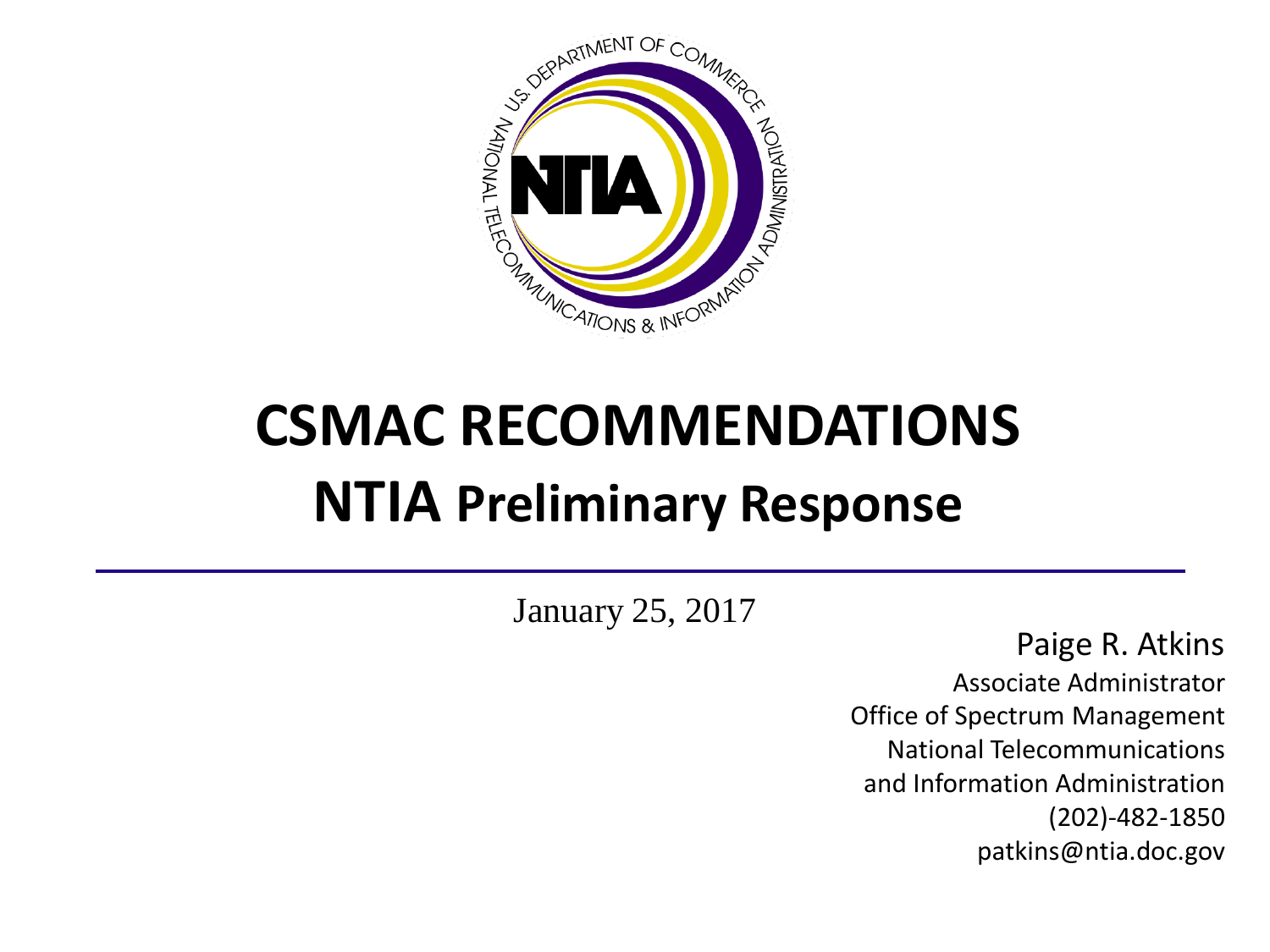## **Summary**

- **CSMAC recommendations from August 2016 assessed to identify NTIA actions**
- **Many related actions already initiated or part of on-going NTIA activities**
- **New discrete actions highlighted today**
- **NTIA actions are subject to change based on resource availability and evolving priorities**

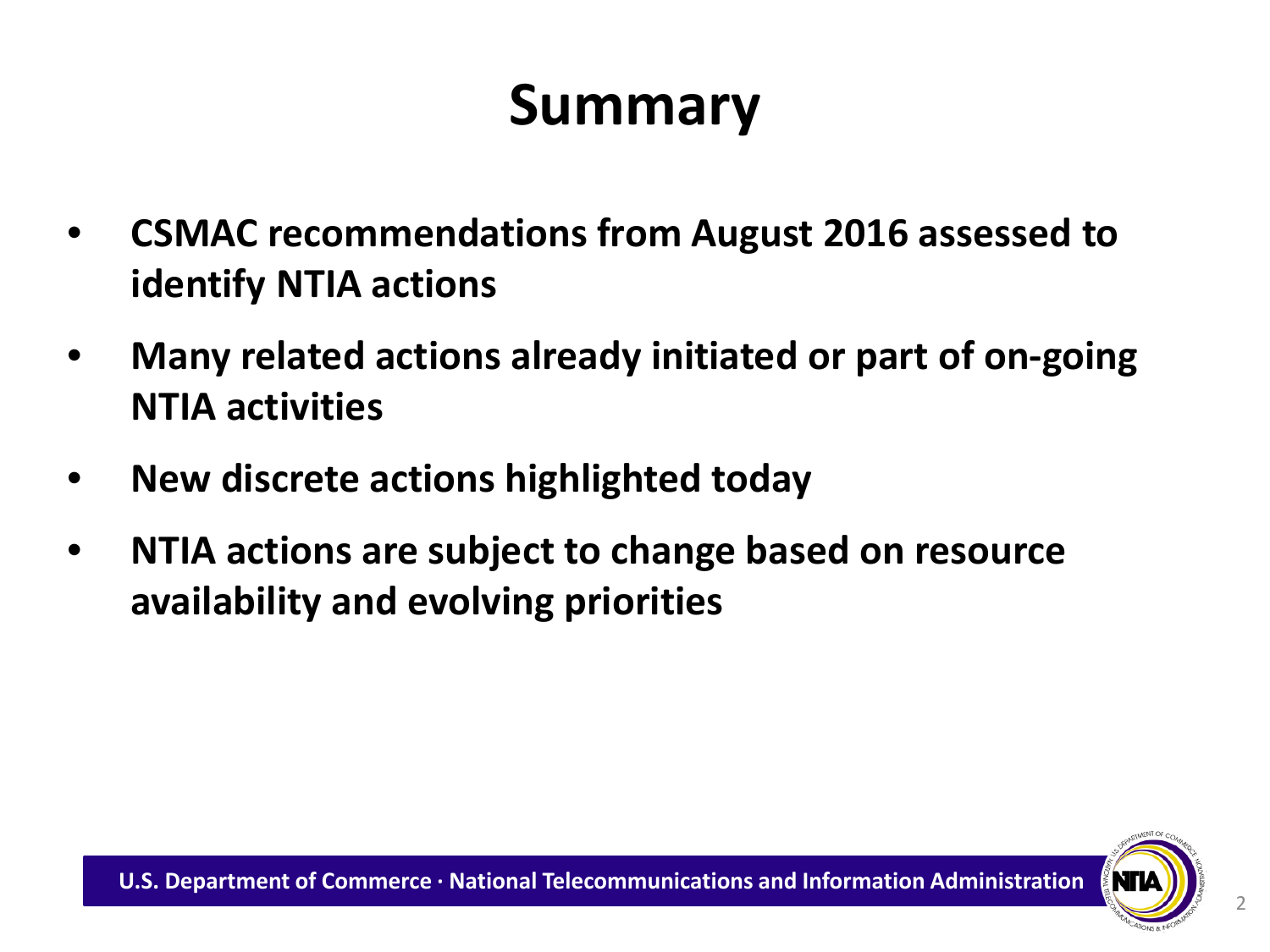## **Measurement and Sensing in 5 GHz**

### **In response to the recommendations developed by the Measurement and Sensing in 5 GHz subcommittee and approved by the CSMAC, NTIA will:**

- Develop a handbook of best practices for performing spectrum management measurements to support sharing. Initial focus will be 5 GHz, but will extend over time. (Interim Report 4QFY18; Final Report 4QFY19)
- Extend the Federal Government Spectrum Compendium to 7 GHz. The spectrum compendium provides information, releasable to the public, describing federal spectrum usage. (4QFY17)
- Prepare a white paper identifying potential opportunities or barriers for federal radio services to use beaconing, or other technologies, to augment the detectability. This will include lessons learned from the 3.5 GHz band, as appropriate. (4QFY17 )

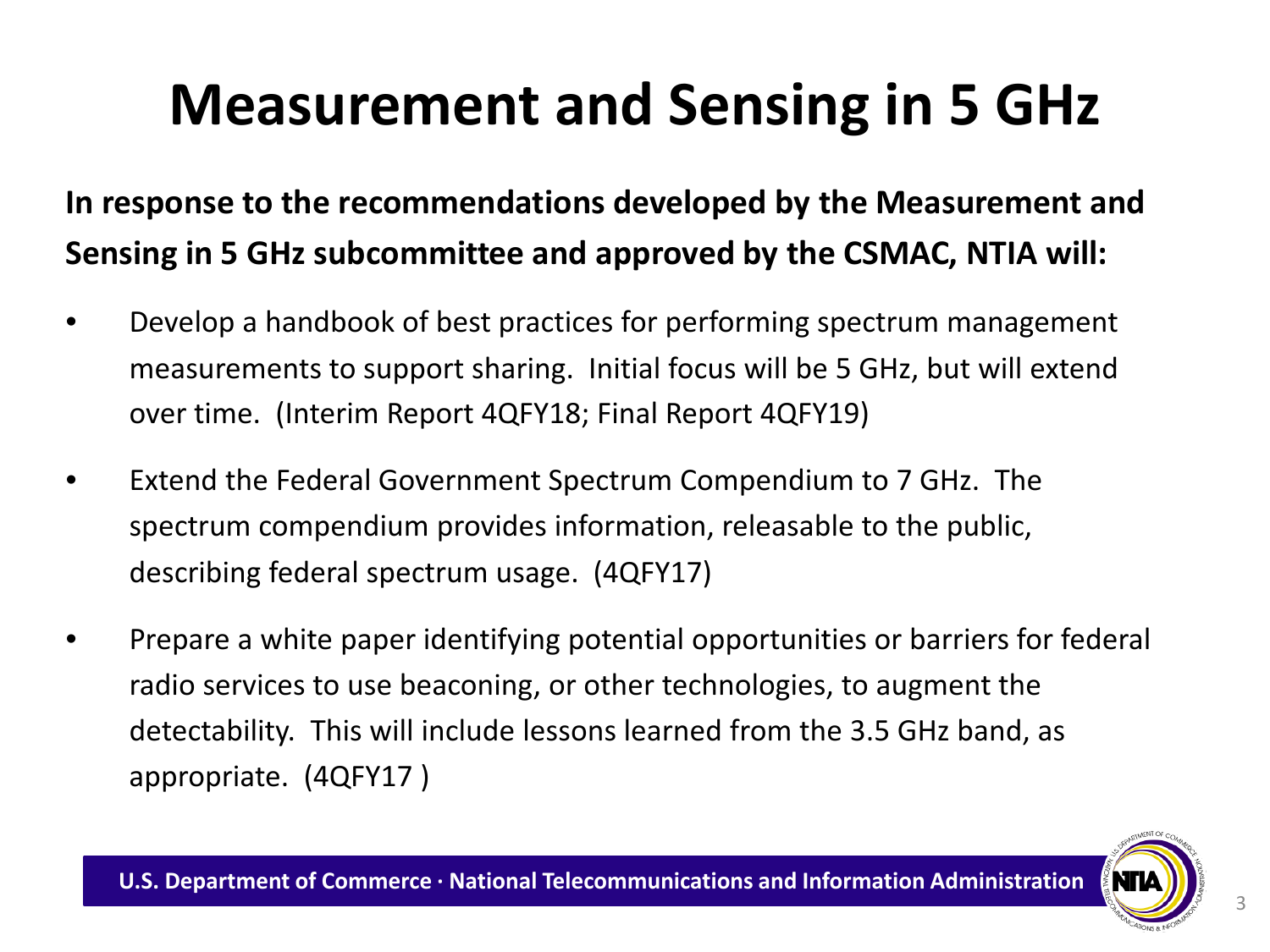### **In response to the recommendations developed by the 5G subcommittee and approved by the CSMAC, NTIA will:**

- Develop an overall plan to ensure the recommended study elements, and agency specific requirements, are addressed in all domestic, international, and standards related work. (3QFY17 )
- Develop a strategy, in collaboration with FCC, the agencies, and industry to effectively engage in 3GPP in order to incorporate key spectrum sharing elements that could facilitate sharing with federal users. (3QFY17 )

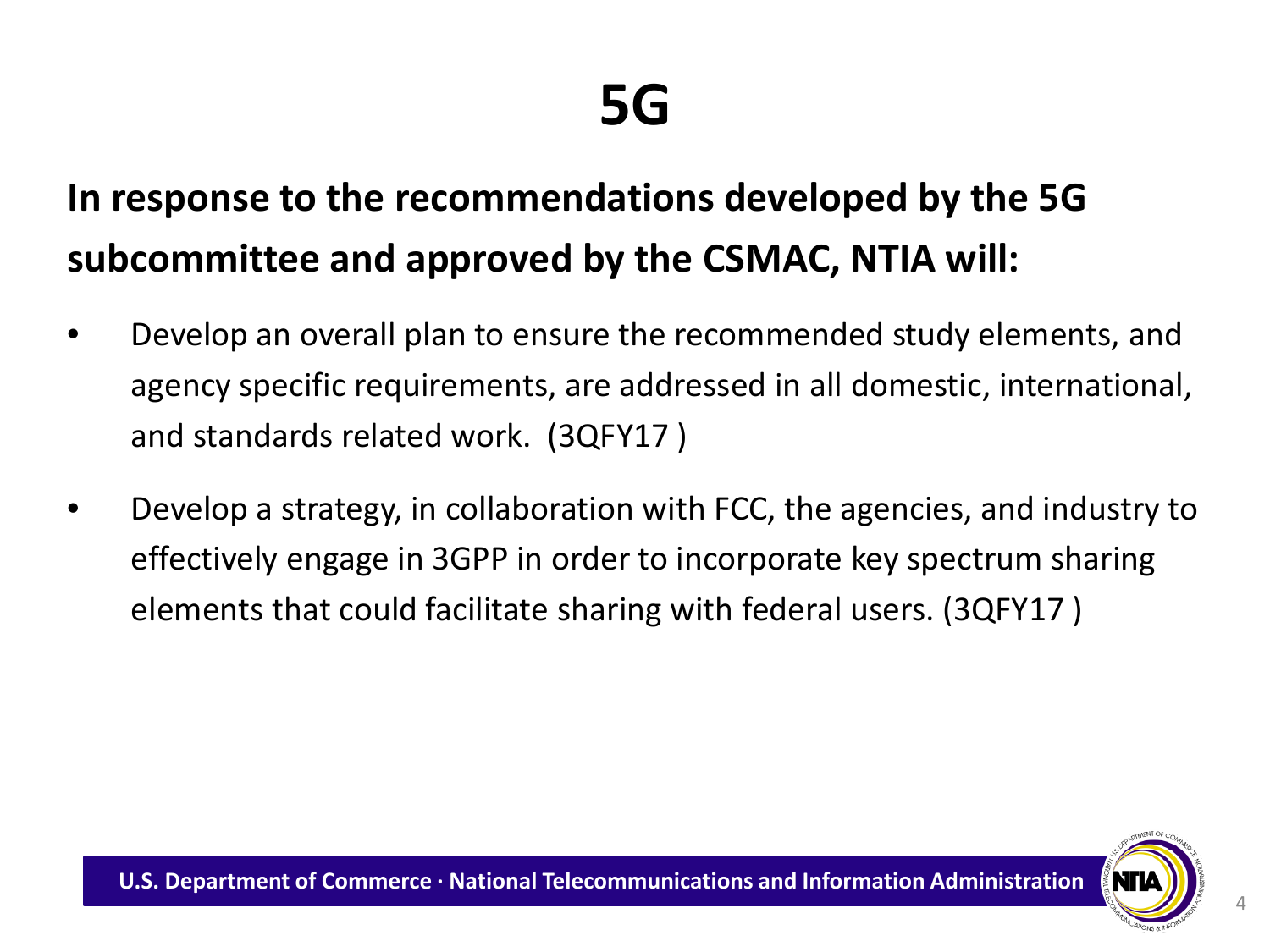## **Government – Industry Collaboration**

**In response to the recommendations developed by the Government – Industry Collaboration subcommittee and approved by the CSMAC, NTIA will:**

- Generate a whitepaper that describes the rules and procedures in place that dictate the methods for, and the limitations of (and lessons learned), sharing sensitive and/or classified information. (3QFY17)
- Assess the benefits and limitations of having a classified component to the CSMAC. (4QFY17)

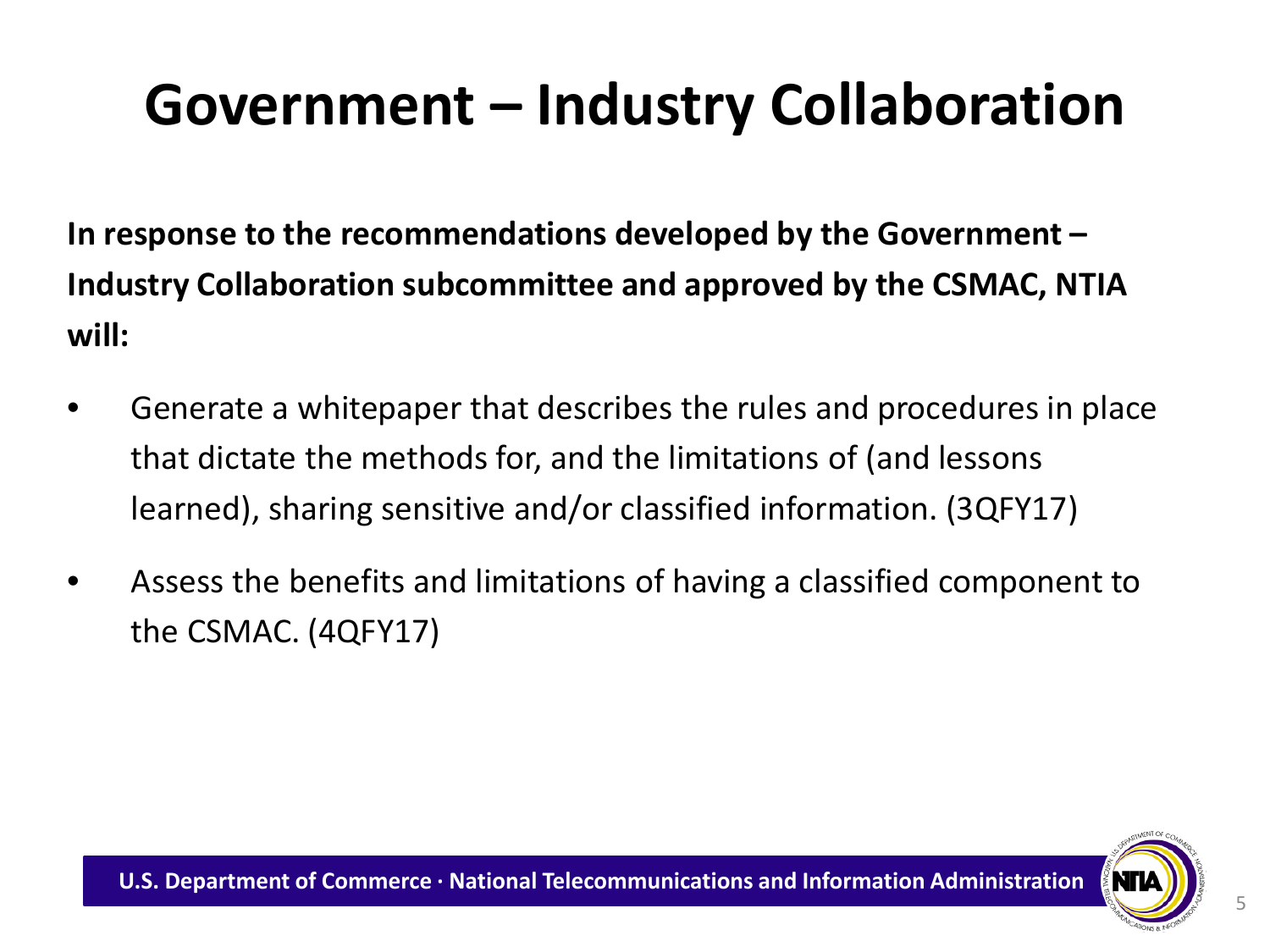## **Federal and Non-Federal Sharing**

#### **In response to the recommendations developed by the Federal and Non-Federal Sharing subcommittee and approved by the CSMAC, NTIA will:**

- Develop a reference document for sharing, including approaches, current federal/nonfederal examples (e.g., public safety), and lessons learned. (4QFY17)
- Create a Spectrum Sharing Repository that will contain proven, experimental, and theoretical approaches to sharing. Explore the feasibility of adding existing sharing MoUs to the Repository (as examples for reference). (3QFY17)
- Explore challenges and opportunities of federal agencies and non-federal entities to enhance their access to each other's spectrum, facilities, networks, etc. (3QFY17)
- Conduct a workshop that will address the use cases for federal access to non-federal spectrum, and the barriers and potential solutions, to fed and non-federal spectrum sharing. (4QFY17)